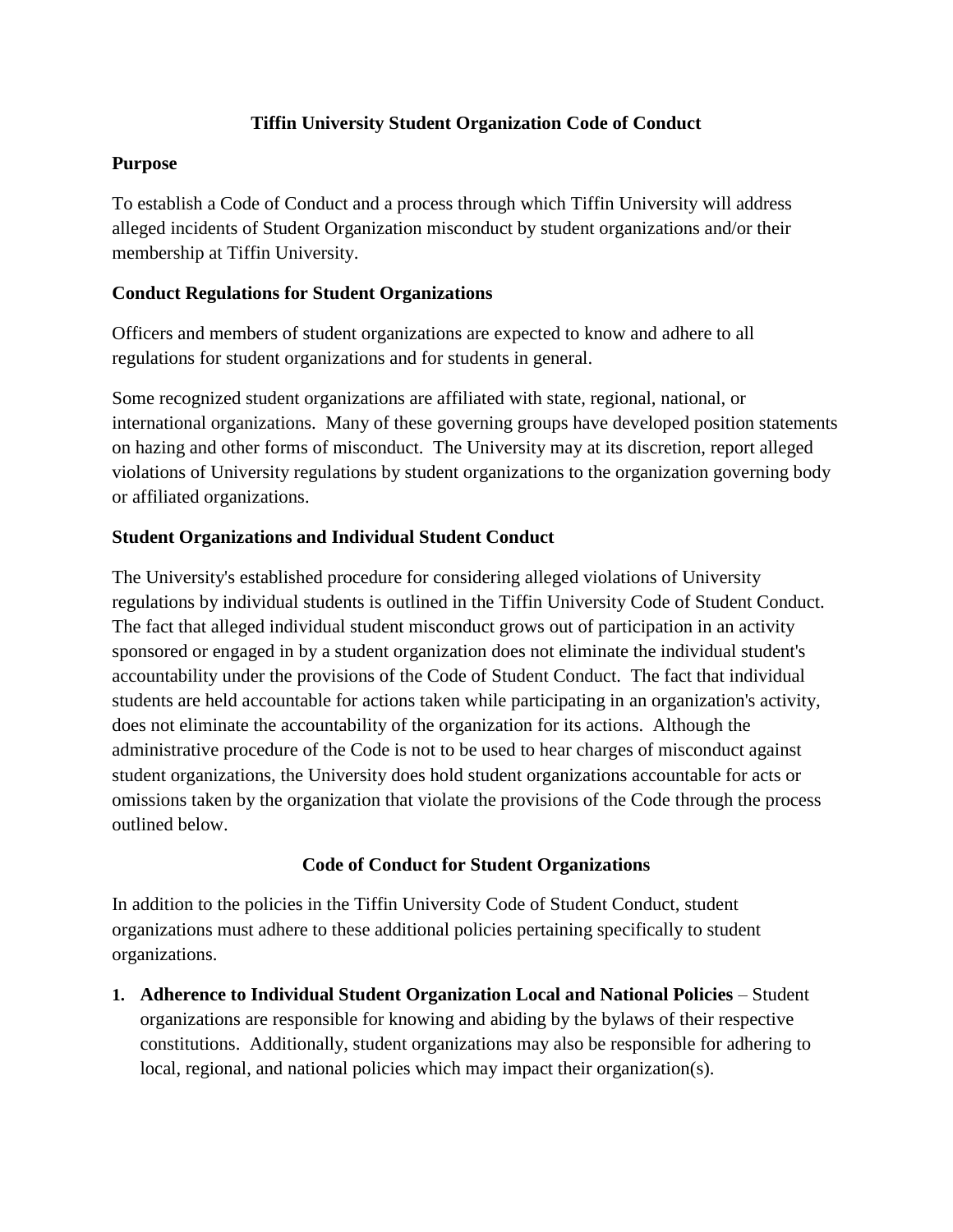- **2. Alcohol Policy** In addition to the responsibilities outlined in the provisions of the individual Code of Student Conduct, what follows also applies to student organizations:
	- Student Organizations are prohibited from registering or sponsoring events with alcohol in University residence facilities.
	- Student Organizations that host or sponsor events with alcohol must acquire the services of a third party that has a valid liquor license and insurance for alcohol distribution. Organizations are prohibited from distributing alcohol at their events.
	- No alcohol served at new member or pledging events.
	- Failure of a student organization to take all necessary steps to see that no person under the legal drinking age possesses alcoholic beverages at functions it sponsors or within any property or transportation it owns, operates, reserves, or rents.
- **3. Anti-Hazing Policy** As an educational institution, Tiffin University has a special set of interests and purposes essential to its effective functioning. These include:
	- the opportunity for students to attain their educational objectives;
	- the creation and maintenance of an intellectual and educational atmosphere throughout the University;
	- the protection of the health, safety, welfare, property, and human rights of all members of the University and the safety and property of the University itself

The University has a clear responsibility in the area of student conduct to protect and promote the pursuit of its goals. Furthermore, Tiffin University maintains autonomy over campus organizations. Initiation into campus organizations, athletic teams, and other activities undertaken by such organizations or individuals must be consistent with the stated purposes of the organizations and the educational mission of Tiffin University. Any activities that may be construed as hazing are specifically and unequivocally prohibited. This policy applies to any campus, academic, athletic, music, extracurricular, and student groups or organizations.

Examples of hazing include, but are not limited to the following:

- Requiring excessive calisthenics such as sit-ups, push-ups, runs, or any form of physically abusive exercise, in which all members are not participating
- Requiring the consumption of any food, alcohol, drug, or other substance
- Scavenger hunts, treasure hunts, road trips, or any other such activities when not done for information gathering purposes consistent with the educational purposes of the organization. Kidnaps and ditches are specifically prohibited
- Morally degrading or humiliating games and activities such as requiring members to wade in the river, to count bricks, to act like animals or other beings, to scrub floors with toothbrushes, or to be nude at any time
- Assigning or endorsing pranks such as borrowing (stealing) items, panty raids, painting property and objects, composite raids, or harassing other groups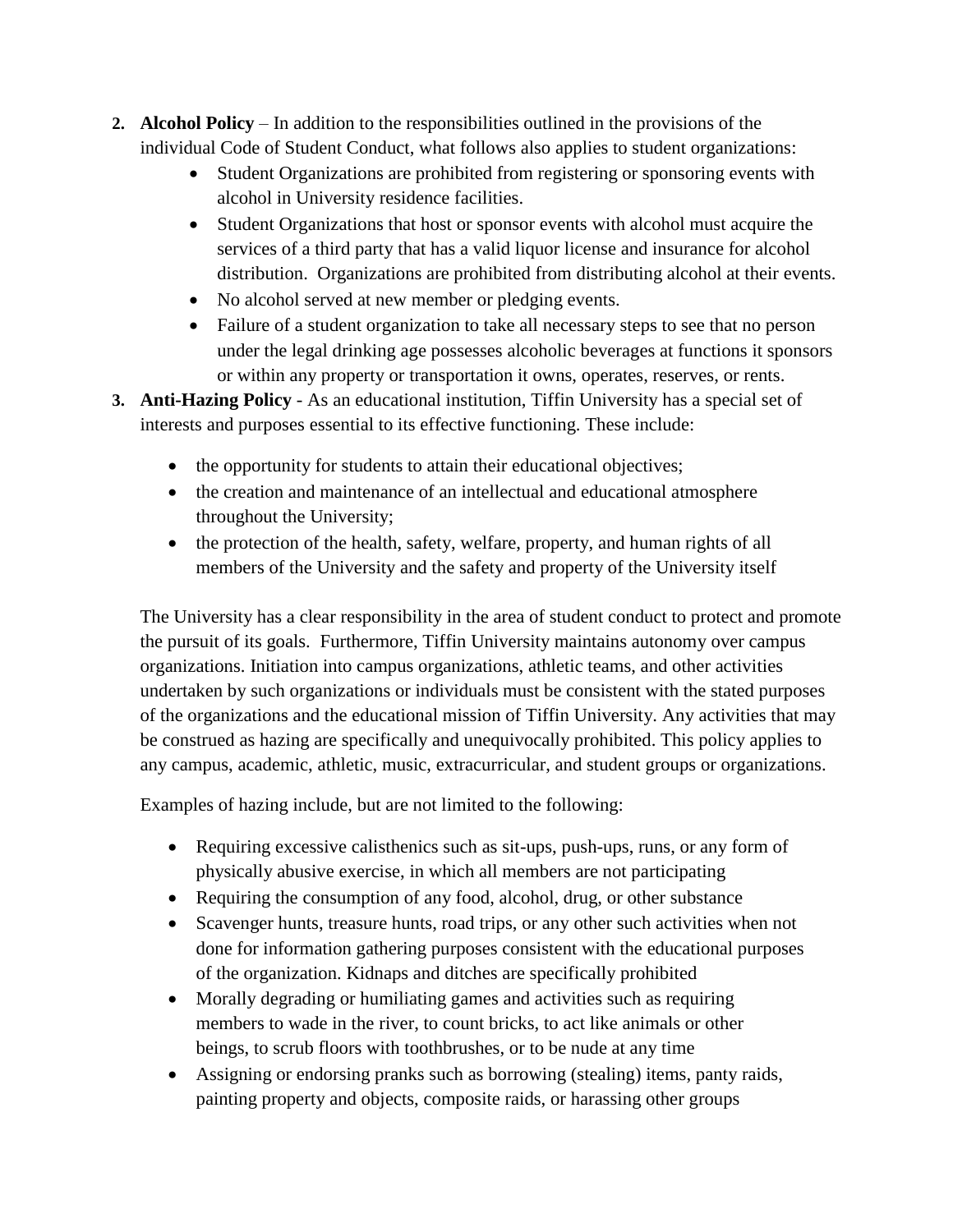- Deprivation of sleep
- Any activity that intimidates or threatens the student with ostracism, that subjects a student to extreme mental stress, embarrassment, shame, or humiliation or that adversely affects the mental health or dignity of the student or discourages the student from remaining in school. This may include verbal abuse, such as yelling, swearing, and insulting the student.
- Blindfolding members at any time involuntarily
- Verbal harassment including yelling or screaming at members. Individual interrogations not consistent with legitimate testing for information about the history, purpose, or direction of the organization (such as lineups or kangaroo courts)
- Requiring any type of personal servitude such as running errands
- Requiring members to be branded
- Deception and/or threats contrived to convince the new member s/he will not be able to join the organization or group
- Interfering with proper study
- Requiring the completion of improper obligations in gaining access to facilities activities, travel, etc.
- Work parties without the participation of the full organizational membership. Any action that could be perceived as inflicting physical abuse/harm to an individual (i.e., paddling, application of foreign substances, etc.)
- Any activity that causes or requires the student to perform a task that involves violation of state or federal law or of a school district/charter school policy or a school regulation. This includes abuse or mistreatment of animals, public nudity, and theft.

Any individual or organization suspected of authorizing or being complicit to hazing will be subject to investigation through the established Tiffin University Code of Student Conduct. Any individual or organization suspected of hazing may face legal ramifications as well.

\*Retaliation for Reporting Hazing: Retaliating against individuals or groups that report hazing is prohibited under the University Retaliation Policy.

- **4. Commercial Solicitation** Student organizations are prohibited from going door-to-door in the Tiffin University residence facilities to sell any good or service or advertise/publicize any event or program.
- **5. Conduct System Abuse** Any act or pressure from membership of student organizations to attempt to inhibit or disrupt the Tiffin University Student Conduct process or the Tiffin University Student Organization Conduct Process. This includes but is not limited to: Attempting to influence the impartiality of a representative of a student conduct body or intimidation or harassment of witnesses, etc.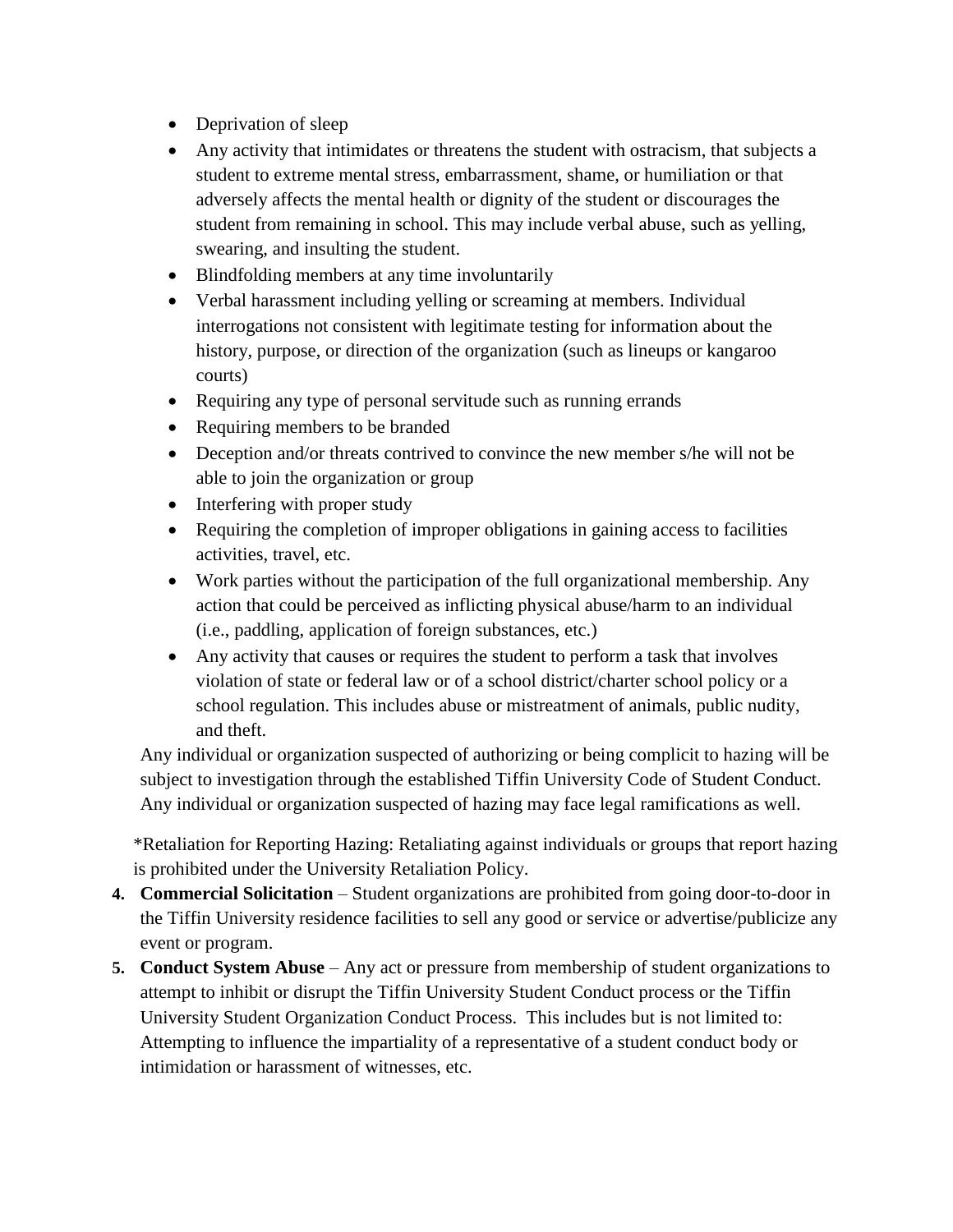- **6. Disorderly Conduct** Behavior and/or planned events or social gatherings that impair or interfere with the orderly functions or processes of the University and/or the reasonable safety, security, or use of members of the University community.
- **7. Disruption/Obstruction** Behavior and/or planned events or social gatherings that disrupt or obstruct the teaching, administration, research, or other University activities and/or the performance of duties/tasks of University personnel or contractors.
- **8. Gambling Policy** Ohio law defines a "game of chance", i.e., gambling, to be "poker . . . or other game in which a player gives anything of value in hope of gain, the outcome of which is determined largely by chance."

Under Ohio law, when a person pays to play a game of chance (including poker) in hopes of winning a prize, the game qualifies as illegal gambling. To avoid having your event qualify as illegal gambling one of the following conditions must be met:

- Participants do not pay anything or give anything of value to participate in a game of chance.
- All those in attendance at your event pay to enter, and the game of chance is part of a larger event (but not the focus of the event), prizes can be offered to the winners. No currency or items of value may be exchanged inside of the event. Organizations may use play money as long as each participant starts with the same denomination of play money.
- Participants pay to participate in a tournament but no prizes are provided. In this situation, however, all proceeds must either benefit a charity and/or your student organization.

#### **Auctions**

- Groups and organizations may utilize an auction to raise money by auctioning items such as art, tickets to an event, dinner at a particular restaurant or prizes and services provided by a qualified and insured vendor.
- No individual or group may be auctioned for "services" or a "date". Because our campus values equality and diversity, auctioning individuals or groups places a "value" on a person or group.

# **Raffles for Prizes (No CASH PAYOUT)**

Raffles and games of chance can be used to solicit funds from students, faculty, and community members. Specific raffle and games of chance guidelines are as follows:

- The prizes that may be redeemed with raffle tickets and/or play money shall not be extremely valuable (less than \$500); this is to ensure that a premium is not placed on winning.
- The raffle prize must be secured before raffle tickets are sold and cannot be purchased by the money raised by the raffle itself.
- No permission will be granted to any club or organization on campus to hold a raffle that is contrary to University Policy (for example: offering alcohol to a minor as a prize).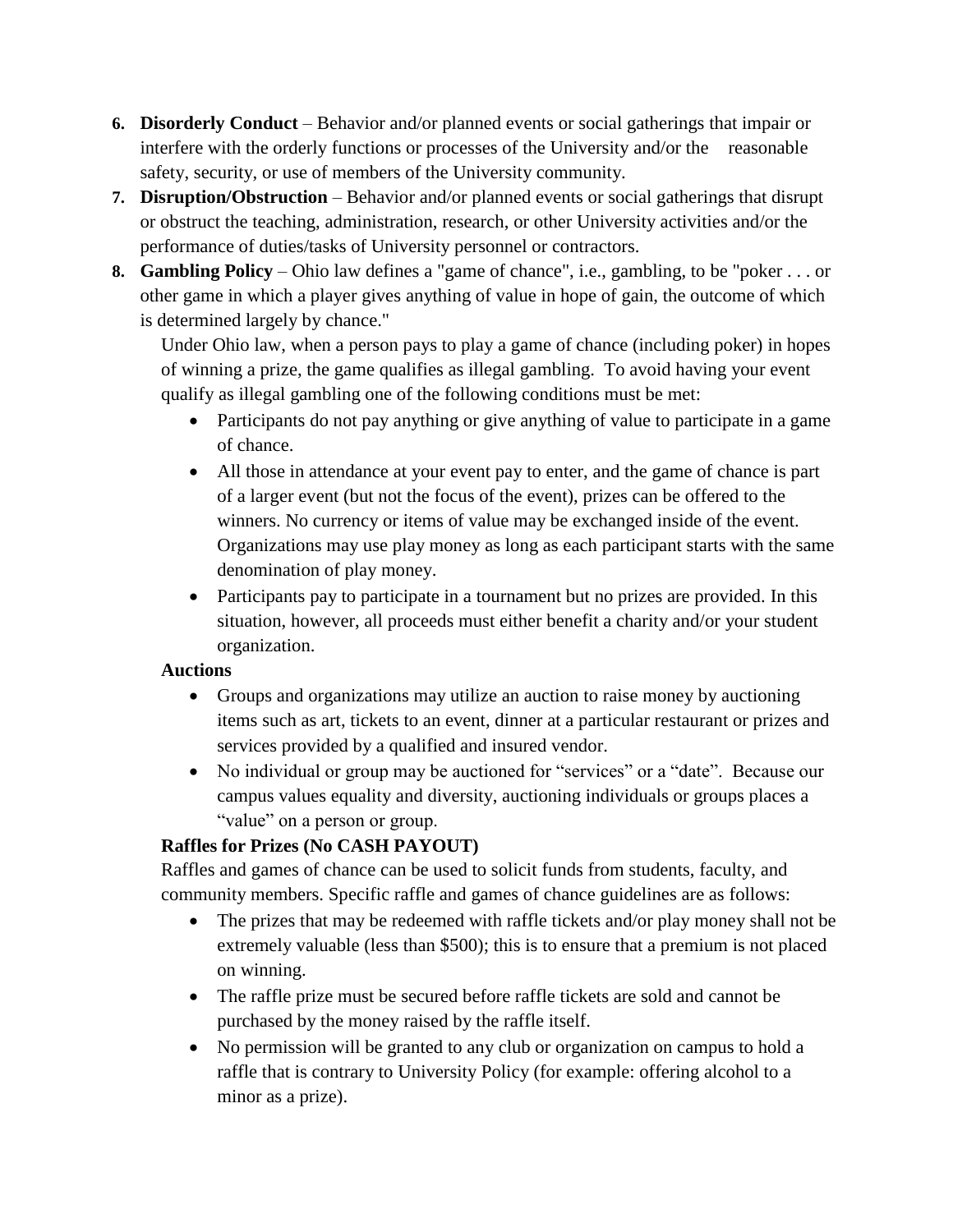# **Raffles – 50/50 (CASH PAYOUT)**

50/50 raffles, or those with direct cash payout, are permitted when the following conditions are met:

- 50/50 raffles must be conducted in the following manner:
	- o Ticket rolls with duplicate numbered stubs must be used for 50/50 Drawings.
	- o Publicity for a 50/50 Drawing must include the date, time and location of the drawing.
	- o The drawing must be conducted in plain view of players.
	- o All tickets shall be sold at the event only.
	- o The event shall not last longer than one day.
	- o The winner shall be given a reasonable amount of time to claim the prize.

For information regarding gambling and the NCAA policies, please refer to the Tiffin University Student Athlete Handbook, which can be found at: http://www.gotiffindragons.com/f/Athletic\_Information.php.

- **9. Harm to Others** Intentionally, knowingly, or recklessly endangering the safety or threatening the safety or wellbeing of any person. Including others or their property.
- **10. Misuse of Mishandling of Funds** Intentional or unintentional misuse or mishandling of funds by any officer, member, or other individual.
- **11. Misuse of Property or Materials** Destruction, damage, misuse, or defacing of, or unauthorized entry into or otherwise accessing TU buildings or property, private property and personal property, on the campus of the TU campus.
- **12. Theft** Ritualistic acts of theft by organizations will be considered a violation of this policy.

#### **Procedures**

#### **Filing a Complaint**

Allegations of misconduct by student organizations can be submitted by filing an incident report via the Tiffin University Incident Reporting Form or through the reporting of misconduct to a Tiffin University Staff Member.

#### **Preliminary Investigation**

Upon receiving an incident report or receipt of an allegation of misconduct by a student organization, the Director of Student Conduct & Community Standards or designee and another student conduct hearing officer will conduct a preliminary investigation to determine if there is reasonable basis for pursuing further action through the Student Organization Conduct Process.

The Preliminary Investigation Process Generally will take the following steps:

I. A personal interview with the person or person(s) that filed the Incident Report or who made allegations of misconduct.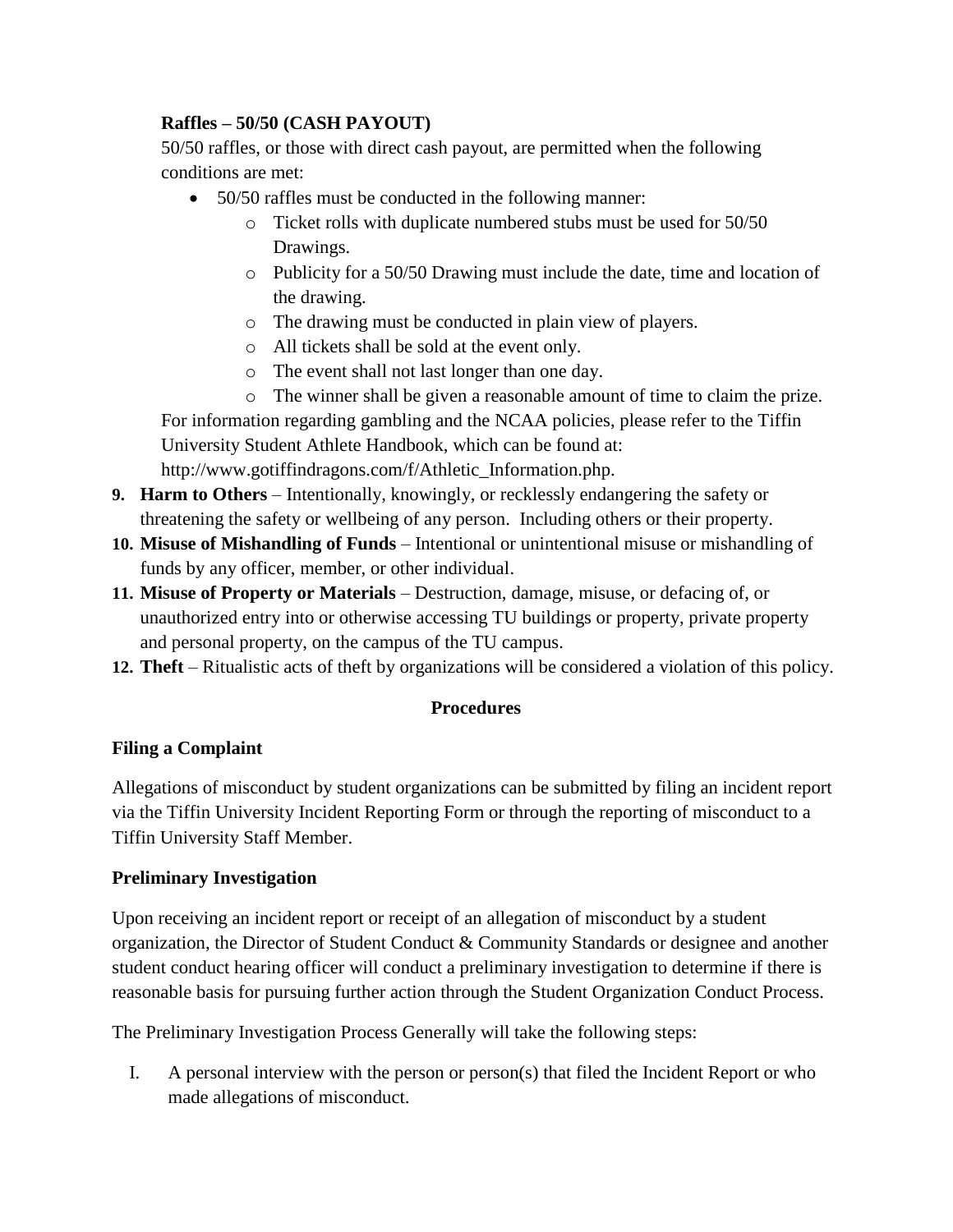- II. A personal interview with the officers of the student organization deemed relevant by to the inquiry deemed relevant by the Director of Student Conduct & Community Standards or designee.
- III. A personal interview with other individuals as deemed necessary, including members of the organization that may have information relating to the alleged misconduct.

### **Filing of Policy Violation(s)**

If the preliminary investigation indicates that there is cause to believe that misconduct has occurred on the part of the student organization, the organization will be formally documented for violating the Tiffin University Student Organization Code of Conduct. Alleged violations will be specifically stated and sent in a letter addressed to the president of the organization and the faculty/staff advisor of the organization. This letter will also include a deadline before which the organization must schedule a prehearing conference with the Director of Student Conduct & Community Standards or designee.

Failure to respond or appear for a Preliminary Investigation, Prehearing Conference, or Hearing Panel may result in the Student Organization Conduct process continuing without the benefit of the student organization's participation. This includes the determination of an outcome or sanction. Additionally, failing to comply with the Student Organization Conduct process may result in separate documentation for the Failure to Comply policy.

#### **Prehearing Conference**

The purpose of the prehearing conference is to determine how the formal policy violations against the organization are to be considered. The prehearing conference provides an opportunity for the organization to discuss the violations with the Director of Student Conduct & Community Standards or designee. The organization must be represented at this conference by one or more of its officers but for a total of no more than three people. The faculty/staff advisor may attend the prehearing conference in an advisory capacity only (and thus is prohibited from contributing to the Conference), however, one of the student officers must be designated as the official spokesperson for the organization.

The procedures available for formal consideration of the charges are:

- 1. An administrative action.
- 2. Referral to a hearing panel.

#### **An Administrative Action**

In the event the official spokesperson of the student organization wishes to waive the organization's right to a formal hearing, and is willing to accept the formal charges as being valid, the representative of Director of Student Conduct & Community Standards or designee may act on the charge administratively. If an administrative action is desired, a form requesting that the charge against the organization be considered administratively must be signed by the official spokesperson of the organization. After this form is signed, Director of Student Conduct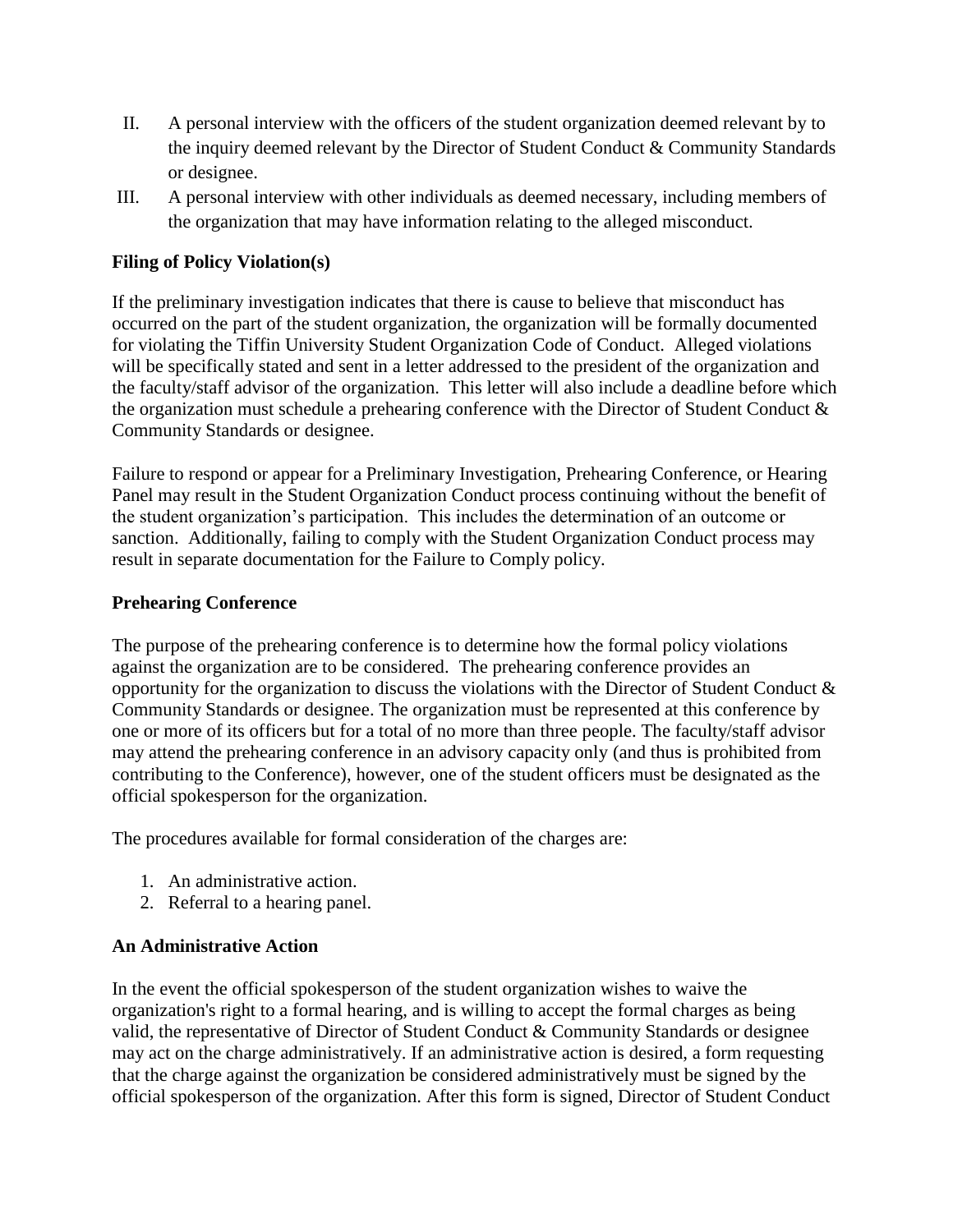& Community Standards or designee will have the authority to administratively impose a sanction consistent with sanctioning guidelines of the Tiffin University Student Organizational Conduct Process.

### **Hearing Panel Procedure**

If an organization does not choose to resolve a case with an administrative action, the Director of Student Conduct & Community Standards or designee will refer the matter to a hearing panel for resolution.

The composition of a hearing panel will be as follows:

- One Tiffin University Faculty Member
- One Tiffin University Staff Member
- One Tiffin University Student
- The Committee will be chaired by the Dean of Students or Designee. The Chair of the Committee will not cast a vote on the outcome of the case.

An investigative report summarizing the preliminary investigation conducted by the Director of Student Conduct & Community Standards or designee will be prepared and available for hearing panel members to read shortly before the hearing commences. The investigative report will include a summary of information as to why the University moved forward with the Tiffin University Student Organization Conduct process. The investigative report will also be available for members of the organization to read at the hearing as well.

An officer will be designated by the organization to serve as spokesperson in the hearing. An organization may have up to three members attend the hearing. With the exception of the spokesperson, organization members who are to be witnesses will not be present during any other witnesses' testimony. The spokesperson may have the assistance of the faculty/staff advisor to assist them during the hearing. The spokesperson of the organization will have the right to be present during all phases of the hearing except the panel's deliberation on procedural and evidentiary matters, vote on outcome, and potential sanctions. The spokesperson will have the opportunity to present evidence and witnesses/witness statements on behalf of the organization.

Decisions of the hearing panel on the issue of a violation of University policies will be based solely upon the evidence and information introduced during the hearing. Legal rules of evidence do not apply to hearings under this policy. The hearing panel chair may exclude irrelevant, immaterial, and unduly repetitious evidence.

A vote that the violation occurred will be cast by a hearing panel member based on the preponderance of evidence standard utilized in all Tiffin University Student Conduct processes. A majority vote of the members of the hearing panel present shall be required for a finding that a violation occurred.

If the organization is found responsible, the hearing panel, through deliberation will arrive at a sanction that the panel feels appropriate for the severity of the violation. In deciding appropriate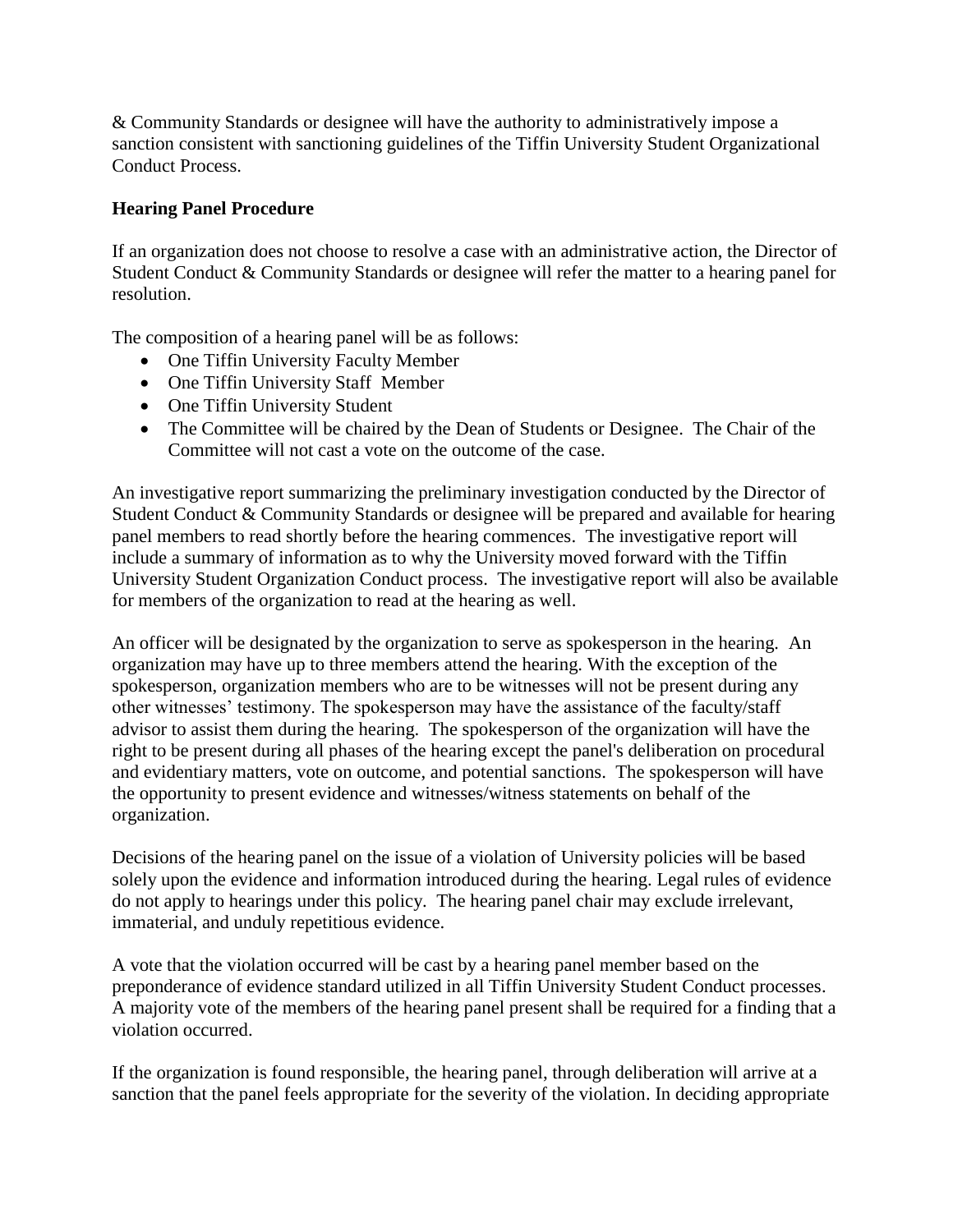sanction, the panel may consider evidence of past violations by the organization as well as any recommendations from the Director of Student Conduct & Community Standards.

### **Sanctions**

Sanctions may be given in isolation or in combination with one another dependent upon the determination of the administrative action or the deliberation of the Hearing Panel.

- 1. **Warning** A warning letter from the University cautioning the organization that further violations will result in further action through the Student Organizational Conduct process.
- 2. **Loss of Privilege(s)** Stipulation of forfeiture of specifically listed social and/or other privileges, including but not limited to the recruitment of new members or forfeiture of University designated house for a period of time.
- 3. **University/Community Service** Required service to the University or Community to be completed by the membership of the organization. The amount of which will be determined by through administrative action or by the Hearing Panel.
- 4. **Educational Sanction/Assignment** Completion of assigned educational task by the membership of the student organization.
- 5. **Probation** A status which organizations may be set upon for an established period of time determined at the outcome of the case, the violation of which can result in further action through the Student Organizational Conduct Process.
- 6. **Suspension**  The suspension of the organization from organizing, sponsoring, cosponsoring, or participating in any and all social, intramural, athletic, or other similar activities on or off campus; the solicitation of new members or pledges; and the initiation of any new members. It may require specific actions to be completed to return to full status for the organization during the period of suspension.
- 7. **Dismissal –** The permanent separation of a student organization from the University.

# **Records**

All records of the Tiffin University Student Organizational Conduct Process will be maintained in the Maxient database.

# **Appeals Procedures**

The decision of hearing panels shall be final, subject only to the organization's right of appeal to the Vice President for Enrollment Management & Student Affairs or their designee. All appeals must be submitted via the appeal request form found in the outcome letter and should contain the specific bases of the organization's appeal. Appeals may be requested for the following reasons:

- The Organization has been deprived of their rights established in the Tiffin University Student Organizational Code of Student Conduct.
- The facts of the case appear to be insufficient to establish a violation.
- The sanction(s) assigned by the Hearing Panel do not match the level of severity of the policy violation.